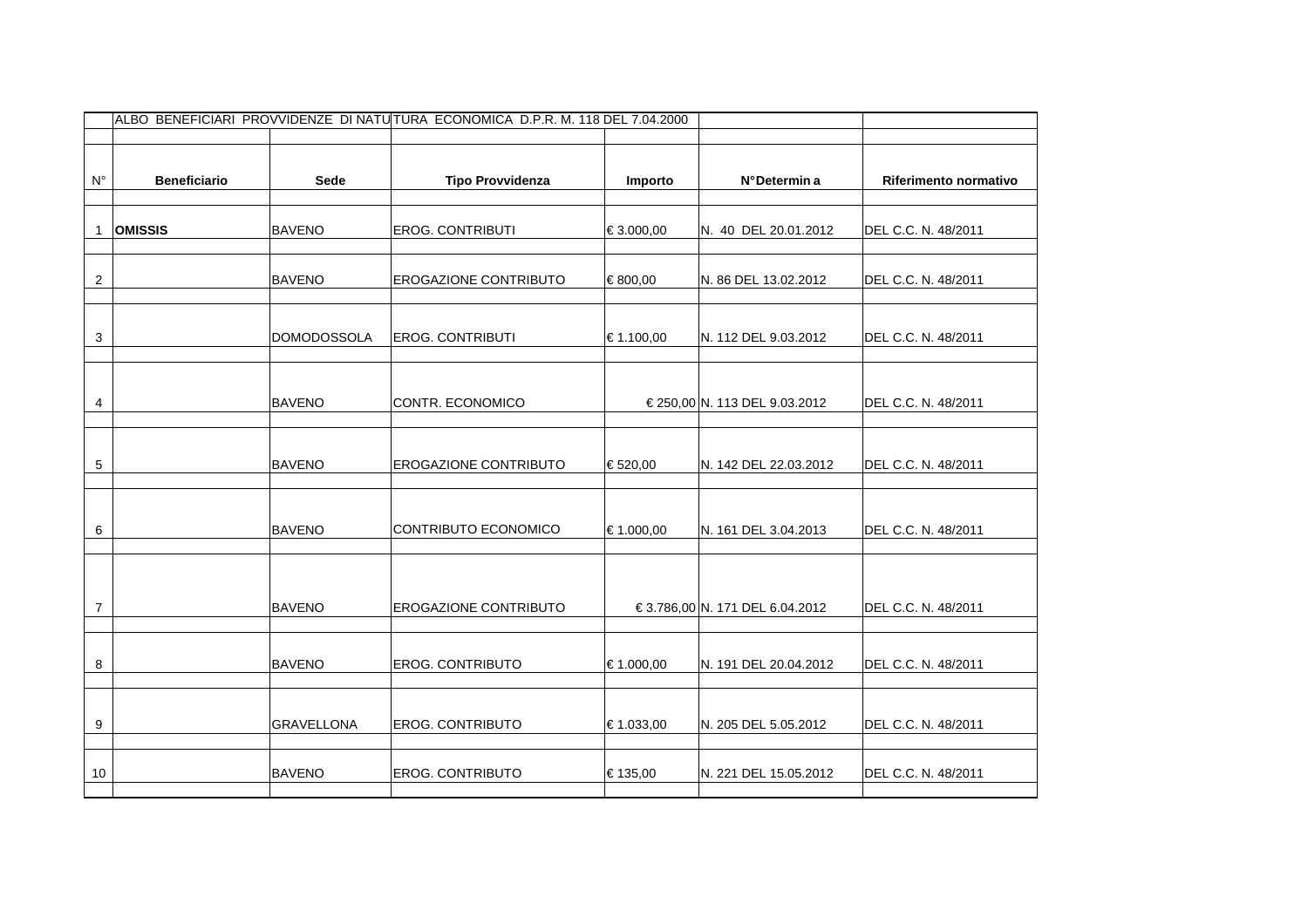| 11 | <b>BAVENO</b> |                                        | <b>EROGAZIONE CONTRIBUTO</b> | € 630,00   | N. 242 DEL 1.06.2012  | DEL C.C. N. 48/2011 |
|----|---------------|----------------------------------------|------------------------------|------------|-----------------------|---------------------|
|    |               |                                        |                              |            |                       |                     |
|    |               |                                        |                              |            |                       |                     |
| 12 | <b>BAVENO</b> |                                        | <b>EROGAZIONE CONTRIBUTO</b> | € 200,00   | N. 252 DEL 4.06.2012  | DEL C.C. N. 48/2011 |
|    |               |                                        |                              |            |                       |                     |
|    |               |                                        |                              |            |                       |                     |
| 13 | <b>BAVENO</b> |                                        | <b>EROGAZIONE CONTRIBUTO</b> | € 630.00   | N. 242 DEL 1.06.2012  | DEL C.C. N. 48/2011 |
|    |               |                                        |                              |            |                       |                     |
| 14 | <b>BAVENO</b> |                                        | <b>EROGAZIONE CONTRIBUTO</b> | € 1.244,51 | N. 285 DEL 20.06.2012 | DEL C.C. N. 48/2011 |
| 15 | <b>BAVENO</b> | <b>EROG. CONTRIBUTO</b>                |                              | € 6.500,00 | N. 295 DEL 25.06.2012 | DEL C.C. 48/2011    |
|    |               |                                        |                              |            |                       |                     |
|    |               |                                        |                              |            |                       |                     |
|    |               |                                        |                              |            |                       |                     |
| 16 | VERBANIA      |                                        | <b>EROGAZINE CONTRIBUTO</b>  | €420,00    | N. 299 DEL 26.06.2012 | DEL C.C. N. 48/2011 |
| 17 | <b>BAVENO</b> |                                        | <b>EROGAZIONE CONTRIBUTO</b> | € 2.130,00 | N. 329 DEL 5.12.2012  | DEL C.C. N. 48/2011 |
|    |               |                                        |                              |            |                       |                     |
| 18 | <b>BAVENO</b> |                                        | <b>EROGAZIONE CONTRIBUTO</b> | € 100,00   | N. 366 DEL 24.07.2012 | DEL C.C. N. 48/2011 |
|    |               |                                        |                              |            |                       |                     |
|    |               |                                        |                              |            |                       |                     |
| 19 |               | S.MAURIZIO D'OPA EROGAZIONE CONTRIBUTO |                              | € 600,00   | N.369 DEL 25.07.2012  | DEL C.C. N. 48/2011 |
|    |               |                                        |                              |            |                       |                     |
| 20 | S.MAURIZIO    | EROGAZIONE CONTR.                      |                              | € 500,00   | N. 415 DEL 29.08.2012 | DEL C.C. N. 48/2011 |
| 21 | S. MAURIZIO   | <b>EROGAZIONE CONTR.</b>               |                              | € 500,00   | N. 416 DEL 29-8-2012  | DEL C.C. N. 48/2011 |
|    |               |                                        |                              |            |                       |                     |
| 22 | <b>BAVENO</b> |                                        | <b>EROGAZIONE CONTRIBUTO</b> | € 300,00   | N. 435 DEL 11-09-2012 | DEL C.C. N. 48/2011 |
| 23 | <b>BAVENO</b> |                                        | <b>EROGAZIONE CONTRIBUTO</b> | € 250,00   | N. 435 DEL 11-09-2012 | DEL C.C. N. 48/2011 |
|    |               |                                        |                              |            |                       |                     |
| 24 | <b>BAVENO</b> |                                        | <b>EROGAZIONE CONTRIBUTO</b> | € 1.500,00 | N. 438 DEL 13-09-2012 | DEL C.C. N. 48/2011 |
| 25 | <b>BAVENO</b> |                                        | <b>EROGAZIONE CONTRIBUTO</b> | € 500,00   | N. 440 DEL 14-09-2012 | DEL C.C. N. 48/2011 |
|    |               |                                        |                              |            |                       |                     |
|    |               |                                        |                              |            |                       |                     |
|    |               |                                        |                              |            |                       |                     |
| 26 | <b>BAVENO</b> |                                        | <b>EROGAZIONE CONTRIBUTO</b> | € 100,00   | N. 465 DEL 24-09-2012 | C.S.                |